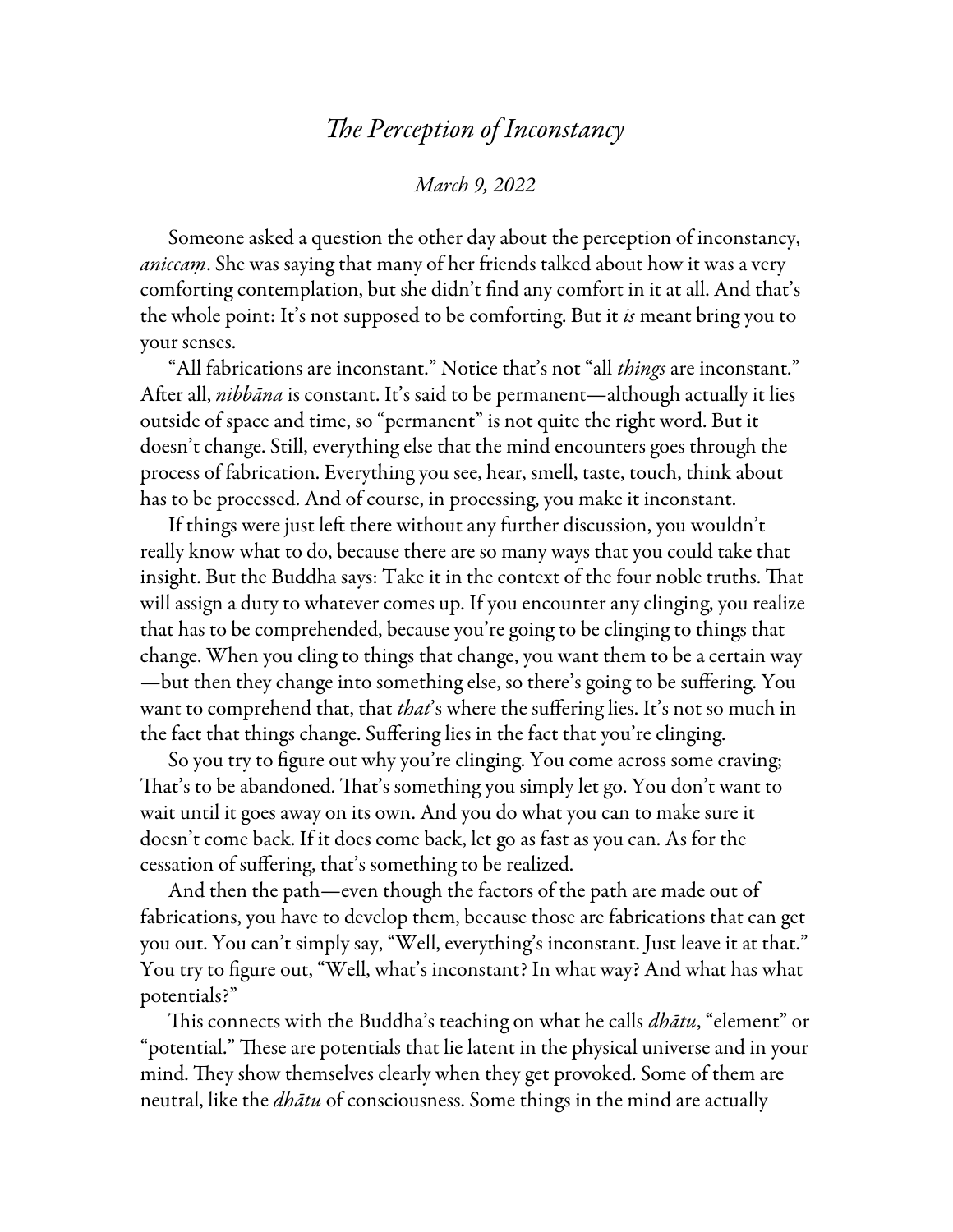unskillful: There's the *dhātu* of sensuality—in other words, this potential in the mind is lying there, waiting for something to provoke it—although, as Ajaan Lee noted, often it doesn't wait. It goes out looking for things to provoke it.

But then there are good potentials in the mind as well: There's the potential for mindfulness, the potential for concentration, for discernment. With these potentials, you don't just wait for them to come and go. You actively search out: Which are the skillful potentials? Which are the unskillful ones? Like right now, as you're meditating, there's a potential in the breath for there to be a sense of ease, a sense of fullness. It's there someplace in the body. You have to know how to provoke it, to bring it out. The question is, how do you relate to the body in such a way, how do you relate to the breath in such a way, that you can actually bring this out? You have to look at the way you breathe. The problem is that you're used to your way of breathing, and it's hard to think, "Maybe there might be other ways of breathing."

This is why it's useful to listen to what Ajaan Lee has to say about the breath, about the various ways it can flow in the body. His instructions give you an idea. But even then, you're just reading the words. You've got to figure out: What is he talking about in terms of how *you* relate to your breath?

Do you squeeze the breath energy out as you breathe out? If you do, you're getting in the way of the potential for a sense of fullness and ease to develop. Do you try to mark the distinction between the in-breath and the out-breath very clearly? Again, you're getting in the way, because the markers tend to be tense. You don't really need the marks. You can think of the breath as being a cycle. There are four stages in the cycle: There's the in-breath, and then there's the space between the in-breath and the out-breath, then there's the out-breath, and then there's space between the out-breath and the in-breath. The cycle goes around and around. You don't need for there to be clear markers dividing the stages. You just notice: They shade into one another. Allowing them to shade into one another allows that potential for a sense of fullness to begin to develop.

So there are potentials here. You're not just watching what's already here. You're trying to make the most of the potentials. When you do that, you're approaching inconstancy in the right way. Otherwise, nothing develops. And we do want to develop the path. We want to learn how to delight in developing the path, delight in abandoning the craving, knowing which potentials need to be encouraged and which ones should not. This is the role of mindfulness as a governing principle. It doesn't just watch things coming and going. It notices that something is skillful and so encourages it to come, and then tries to keep it from going.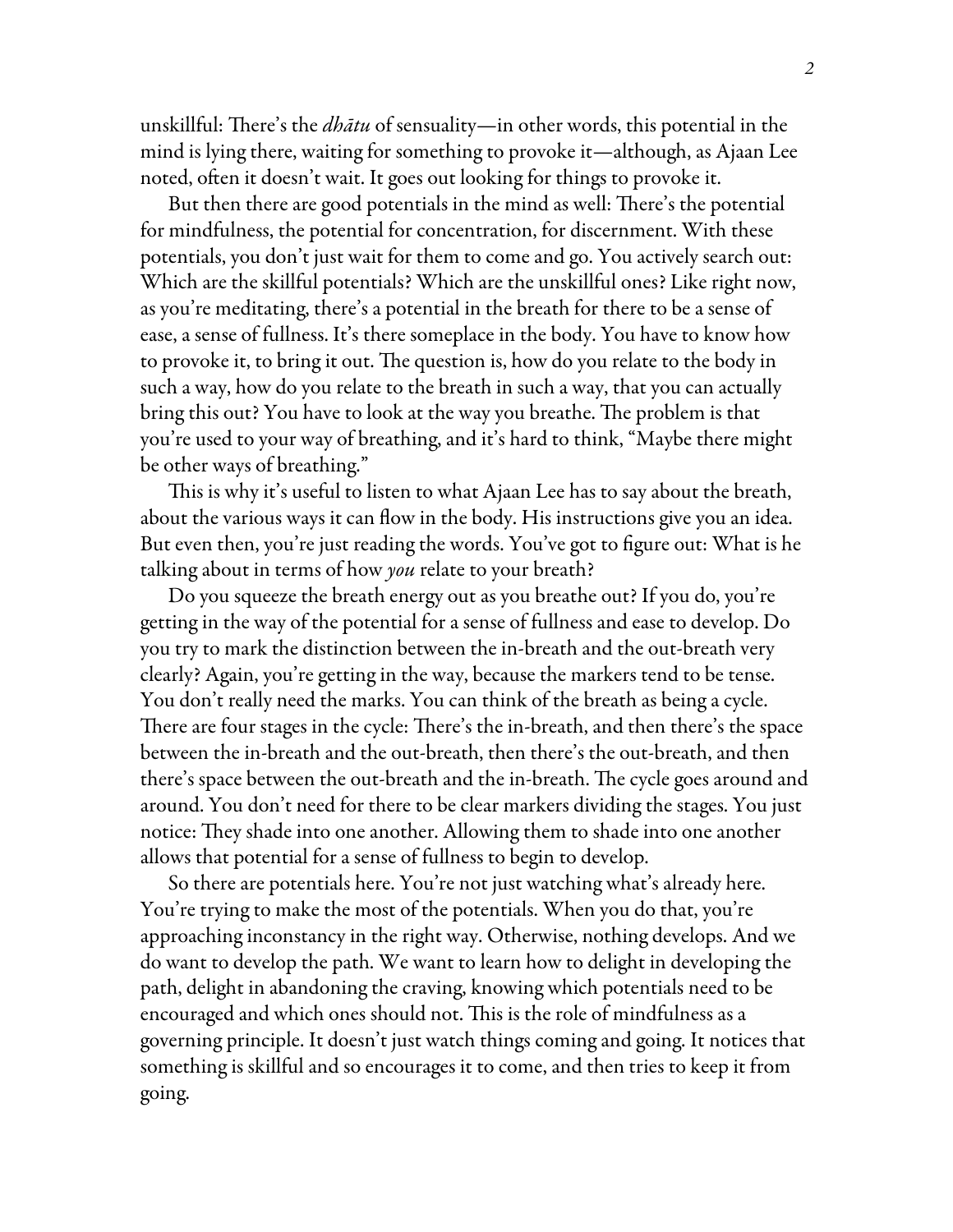So when they talk about accepting the present moment, don't think it means simply accepting and going with whatever comes up. You want to bring some skill to this. The skill lies in knowing where the potentials are with the different factors of the path, and how you can provoke them—in other words, bring them into being—and how you can *keep* them in being. Now, eventually they will fall away. It's like that raft across the river. Eventually it'll fall apart, but still you want to put it together as well as you can so that it doesn't fall apart in the middle of the stream. If it falls apart after you've got to the other side, no problem. You're already on the other side. That's what the whole purpose was—the purpose in having a raft.

So when you're dealing with inconstant things, you're dealing with change. Try to be very clear. You don't want to just label, "Everything changes, everything is inconstant," and think that you've attained wisdom of some kind. I know a monk who had been in the Forest tradition for several years. He went back home to his family, and his brother asked him, "Well, what did you learn, being a monk over there? What's this teaching of the Buddha?" And the monk said, "Well, everything is impermanent." And the brother said, "Duh. Everybody knows that."

The important thing is, when you encounter something inconstant, what do you do with it? The doing is the important part. You're not just sitting as a witness to what's coming and going. Comprehending suffering, for instance, doesn't mean simply realizing, "Oh yes, there is suffering." Comprehending it means looking in to see: What are you doing to contribute to it? And as I was saying the other day, this doesn't mean simply accepting the fact that it's there and not wanting it to change, because the line between the mental contribution, say, to a physical pain and the physical contribution to the physical pain is not all that clear. Every time there's a feeling, there's always going to be a perception. There's a passage in the Canon where Ven. Sariputta says, "Feeling, perception, fabrication—these things are hard to tease out. They come together."

The way to tease them out is to figure out, "How can I be, say, with a pain but not suffer from it? How can I learn how to be patient with it, with a minimum amount of suffering?" That means seeing how you can change the physical elements that go into the pain—in other words, the way you breathe, how you relate to the warmth in the body, the solidity in the body, the liquid sensations in the body. And then your perceptions around the pain itself: These are your mental contribution. So you keep experimenting, changing this, changing that, and see what has an effect. This is how you learn about cause and effect anyhow. You've got to manipulate what seem to be the causes, and to figure out which ones are the genuine causes.